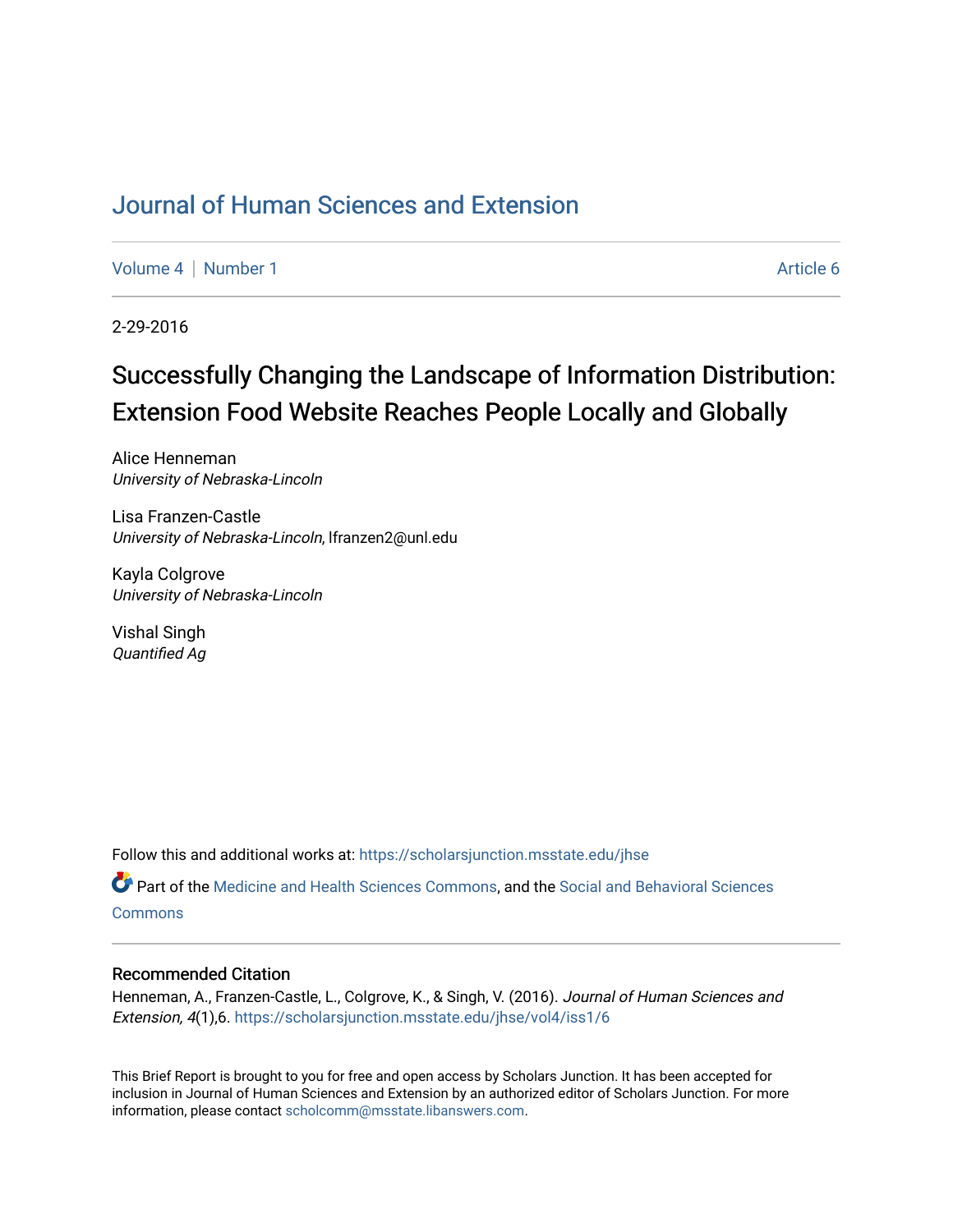# **Successfully Changing the Landscape of Information Distribution: Extension Food Website Reaches People Locally and Globally**

**Alice Henneman Lisa Franzen-Castle Kayla Colgrove**  *University of Nebraska-Lincoln* 

## **Vishal Singh**

*Quantified Ag* 

*The goal of the Food website was to develop Internet-based content that was relevant and reached the general public and multiplier groups, such as educators, health professionals, and media outlets. The purpose of this paper was to examine whether a multi-modal approach to information delivery through increases in and changes to content, electronic mailing list creation, and social media posting impacted user access, traffic channels, and referrals from 2010 to 2014. When comparing 2010-2011 versus 2013-2014, there was a 150% increase in total pageviews, 197% increase in unique pageviews, and a 39% increase in average time spent on a page. Since 2010, the website had over 5.2 million total pageviews, 3.1 million sessions, and 2.6 million users. In 2014, top social media referrals included Pinterest, Facebook, LinkedIn, and Twitter. Age of visitors ranged from 18 to 65+, with 45% being 18-34 years old. Approximately 70% were female. Visitors came from 229 countries/territories and 18,237 different cities. The website connects Nebraska and the world to the exciting food research and information generated at the University of Nebraska-Lincoln and is playing an increasingly important role in shaping the future of food in the local and global community.*

*Keywords:* evaluating Extension information delivery methods, social media, Google Analytics, umbrella websites, Extension, Extension websites

# **Introduction**

Food is a major part of our lives and for many people, their livelihood. Food is a topic of interest to a majority of our population, and the Internet has become an important source of information as people gain experience and embrace high-speed Internet connections. Eighty-seven percent of American adults now use the Internet, with 68% accessing the Internet through smartphones or tablet computers (Fox & Rainie, 2014). Polling from the Pew Research Center showed that adult

Direct correspondence to Lisa Franzen-Castle at lfranzen2@unl.edu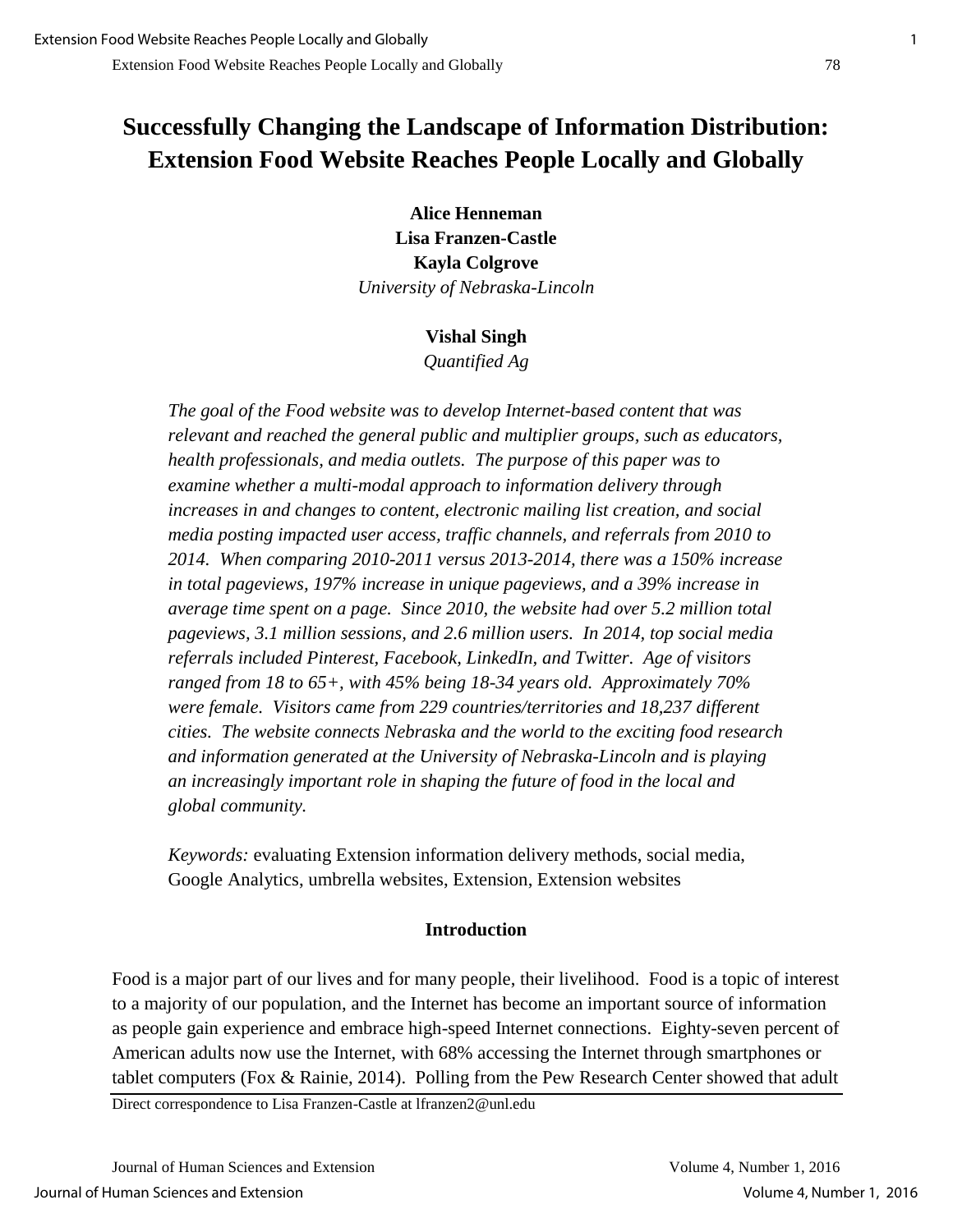ownership of cell phones rose from 53% in 2000 to 90% in 2014, while smartphone ownership grew from 35% in 2011 to 58% in 2014 (Fox & Rainie, 2014). Duggan and Smith (2013) reported that 73% of online adults use some type of social networking platform. Though Facebook remains the platform of choice for many, 42% of adults currently use two or more social networking sites. Unfortunately, with these new opportunities for reaching people, Extension typically has not been viewed as popular on the Internet (Rader, 2011).

In August 2010, University of Nebraska-Lincoln (UNL) Extension launched a statewide Food website with the goal of developing Internet-based content that reached and was relevant to the general public, as well as multiplier groups, such as educators, health professionals, and media outlets. It was a pioneer in connecting all the Extension food-related areas of a university on one "umbrella" website. The Food website houses information on food and nutrition, health and fitness, food safety, home food preservation, local foods, and youth/4-H, as well as links to the Nutrition Education Program, Food Allergy Research and Resource Program, Meat Products, and the Food Processing Center.

The website initially started with over 500 web pages and currently has 761. Additionally, over 400 educational materials (primarily ready-to-go handouts and PowerPoints) were available in 2010, and there are now over 1,300 available for downloading. Website information is personally developed by Extension staff or provided predominately by links to government agencies and other Extension websites nationwide. Educational delivery methods include newsletters, blogs, podcasts, calendar, videos, web articles, downloadable education materials (e.g., PowerPoints, handouts), posters, and access to subject matter experts. The purpose of this paper was to examine whether increases in and changes to content, creation of electronic mailing lists for distributing email newsletters and notifications, and social media posting impacted user access, traffic channels, and social media referrals from 2010 to 2014. User feedback and demographics were also collected and examined for 2014.

# **Methods**

Several steps/methods have been cited for increasing Extension website traffic, such as keywords, page titles, headline tags, meta tags, inbound links, page rank, and website design (Hill, Rader, & Hino, 2012). Beyond these steps, features and formatting were created on the Food website that promoted sharing of content through email newsletters and electronic mailing list notifications, content curation, and various forms of social media.

The concept for this website was initiated by Extension administration to bring together all UNL Extension food-related content under one umbrella website. Initially during the website development phase (approximately 6 months), one Extension educator, in coordination with the Media Department, was designated (approximately 10 hours/week) to conduct focus groups and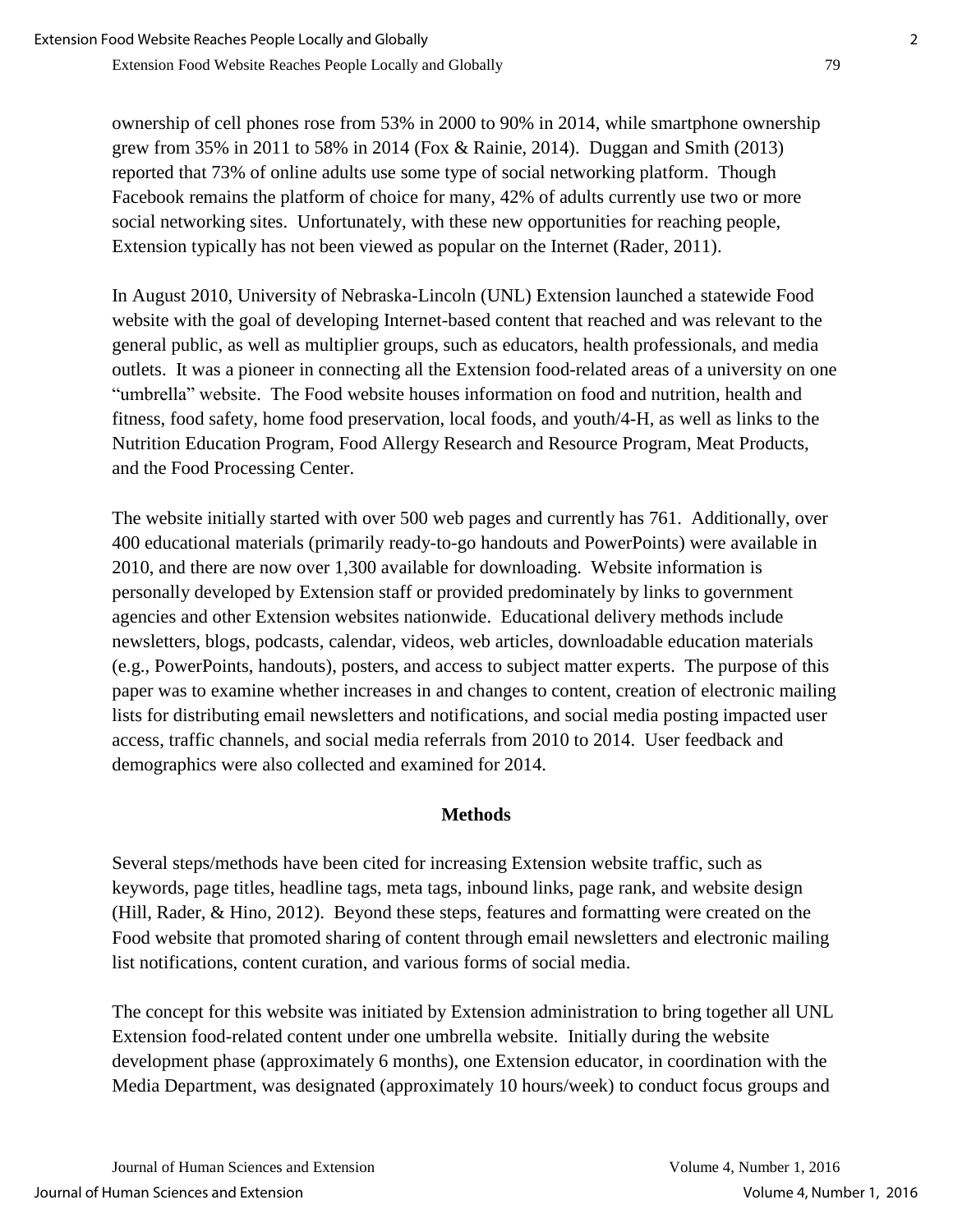administer surveys to identify overall website content areas with the following groups: campus departments with a food-related component, county staff, consumers, and other health professionals. Initial funding was provided to our Media Department to transfer existing content to the Food website. Since August 2010, members of the Food website team have been creating and curating content (maintenance phase) on the website.

The majority of website work during this maintenance phase is being completed by 11 Extension educators and specialists as part of their regular job responsibilities and ranges from about 5% to 20% of their time with methods utilized to repurpose material and work smarter, not harder. Rather than create several items, a central or primary piece was developed and then adapted for use in online formats, such as PDF handouts, web articles, and PowerPoints that could be adapted into short videos. Franzen-Castle, Henneman, and Ostdiek (2013) provided guidelines for reformatting and repurposing print and audio material for online use and gave an example of a print material that reached over 11,000 households, while the web-repurposed material achieved an additional nearly 92,000 views. Three steps/methods used to drive traffic to the website were content curation, social media with images, and email newsletters and notifications.

Website statistics were calculated using Google Analytics. Trends examined from 2010 to 2014 included sessions, total pageviews, unique pageviews, users, channel traffic (see Table 1 for definitions), access device (e.g., desktop [includes laptops], mobile, tablet), and country/territory and city of residence. Demographics (i.e., age and gender) were available through the websites' Google Analytics account from February through May 2014. Website user feedback was provided through direct emails to content authors and various online forms, such as embedded web feedback forms on select web pages and online surveys (i.e., Survey Monkey and Qualtrics).

| <b>Term</b>                                                                                            | <b>Definition</b>                                                                                 |  |  |
|--------------------------------------------------------------------------------------------------------|---------------------------------------------------------------------------------------------------|--|--|
|                                                                                                        |                                                                                                   |  |  |
| <b>Sessions</b>                                                                                        | Represent number of individual sessions initiated by all users to the site. If a user is inactive |  |  |
|                                                                                                        | on the site for 30 minutes or more, any future activity is attributed to a new session. Users     |  |  |
|                                                                                                        | that leave the site and return within 30 minutes are counted as part of the original session.     |  |  |
| <b>Total</b>                                                                                           |                                                                                                   |  |  |
| <b>Pageviews</b>                                                                                       | Total number of pages viewed. Repeated views of a single page are counted.                        |  |  |
| <b>Users</b>                                                                                           | Users that have had at least one session within the selected date range. Includes both new        |  |  |
|                                                                                                        | and returning users.                                                                              |  |  |
| Unique                                                                                                 | Unique pageviews is the number of visits during which the specified page was viewed at            |  |  |
| <b>Pageviews</b>                                                                                       | least once. A unique pageview is counted for each page $URL + page$ title combination.            |  |  |
| None/<br><b>Direct</b>                                                                                 | Visitors who typed the URL directly into their browser. Also can refer to visitors who            |  |  |
|                                                                                                        | clicked on links from bookmarks/favorites, untagged links within emails, or links from            |  |  |
|                                                                                                        | documents that don't include tracking variables (e.g., PDF, Word documents).                      |  |  |
| <b>Referral</b>                                                                                        | Visitors referred by links on other websites or social media.                                     |  |  |
| Organic                                                                                                | Visitors referred by an unpaid search engine listing (e.g., Google search).                       |  |  |
| Nata Tanna and definitions nonpresented in table sympatres of Newsman 2014 by Casale (Casale Anglytias |                                                                                                   |  |  |

*Table 1. Terms Used and Corresponding Definitions from Google Analytics\**

*Note:* Terms and definitions represented in table current as of November 2014 by Google (Google Analytics Support, 2015; Park, 2009).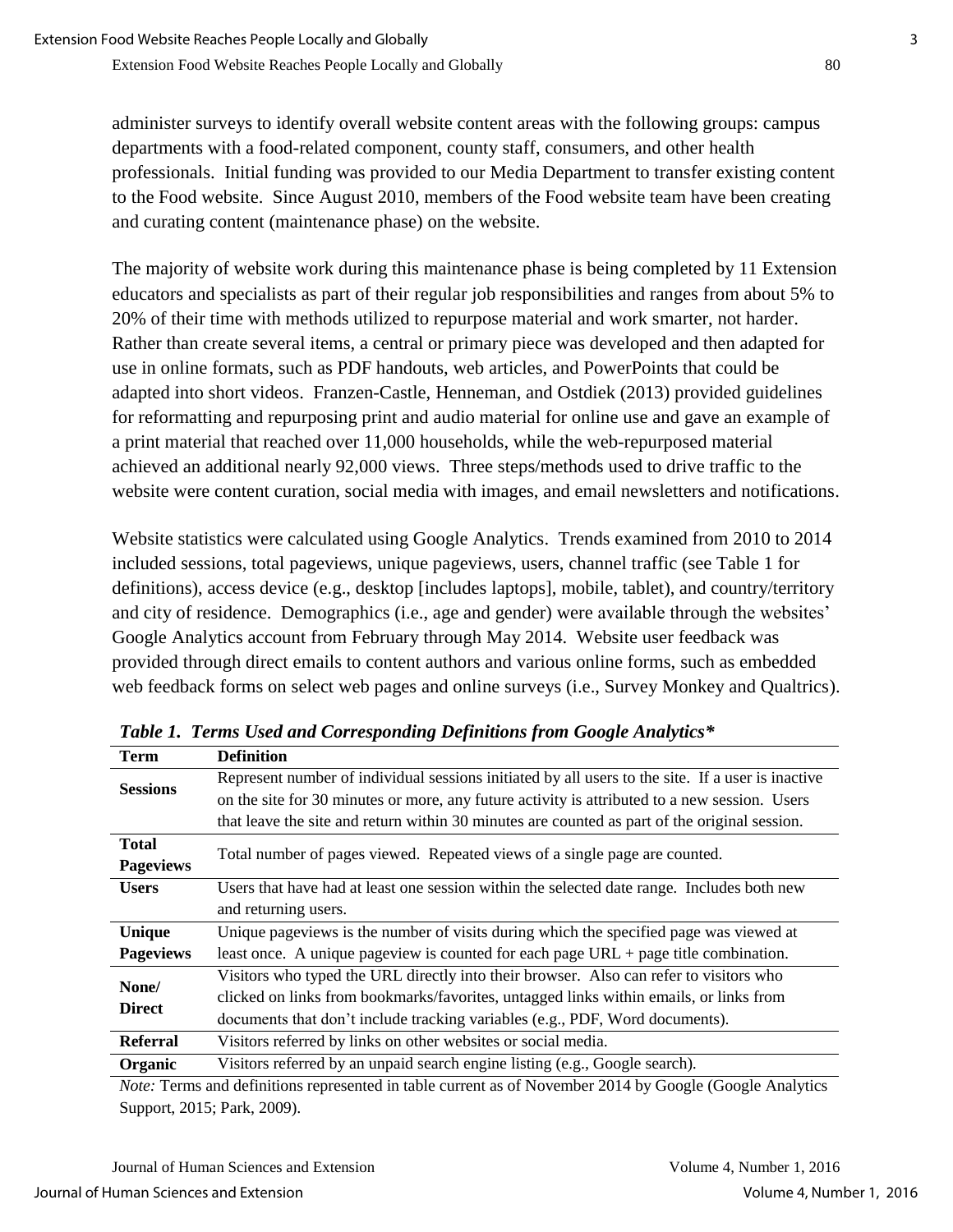#### **Results**

## **Demographics**

Google Analytics indicated in 2014, age of users ranged from 18 to 65+, with 45% being 18-34 years old. Approximately 68% were female, and 32% were male. Website users came from 200 countries/territories in 2010-2011 (Year 1) compared to 229 in 2013-2014 (Year 4). The top 10 countries/territories included the United States (US), Canada, United Kingdom, Australia, Philippines, India, New Zealand, Malaysia, Ireland and South Africa, with increases in users noted between the two time points (see Table 2). Website users came from 14,126 different cities in Year 1 and 18,237 in Year 4. Top 10 cities for 2013-2014 included New York, London, Lincoln, Chicago, Los Angeles, Toronto, Omaha, Sydney, Melbourne, and Manila. This nationwide and global outreach is a byproduct of the steps/methods taken to increase website traffic and involved no extra labor on our part. It speaks well of what Extension offers throughout the country in that Extension's information attracts such a wide audience.

| <b>Top 10 Countries/Territories</b> | 2010-2011 | 2013-2014 | % Change |
|-------------------------------------|-----------|-----------|----------|
| <b>United States</b>                | 299,987   | 1,064,572 | 254.87%  |
| Canada                              | 21,024    | 110,429   | 425.25%  |
| United Kingdom                      | 12,667    | 91,805    | 624.76%  |
| Australia                           | 6,845     | 41,005    | 499.05%  |
| Philippines                         | 2,407     | 26,319    | 993.44%  |
| India                               | 2,323     | 23,544    | 913.52%  |
| New Zealand                         | 1,526     | 9,471     | 520.64%  |
| Malaysia                            | 981       | 7,897     | 704.99%  |
| Ireland                             | 1,040     | 7,207     | 592.98%  |
| South Africa                        | 873       | 7,205     | 725.32%  |
| <b>Totals</b>                       | 349,673   | 1,389,454 | 297.36%  |

*Table 2. Increased Sessions on Food Website by Location*

## **Website User Behavior**

Google Analytics was used to compare website user behavior and showed there were positive increases in total pageviews, unique pageviews, sessions, and users between 2010 and 2014. In Year 1, there were 843,810 total pageviews compared to 2,122,307 in Year 4, representing a 151% increase. Regarding unique pageviews, there was a 198% increase, with 590,467 in Year 1 versus 1,759,209 in Year 4. There was also a steady increase in sessions at 295%. In Year 1 there were 375,269 sessions, whereas there were 1,484,498 in Year 4. There were 302,486 users in Year 1 compared to 1,299,662 in Year 4, representing a 329% increase. Between the two time points, there was a shift in type of device used to access content. In Year 1, sessions were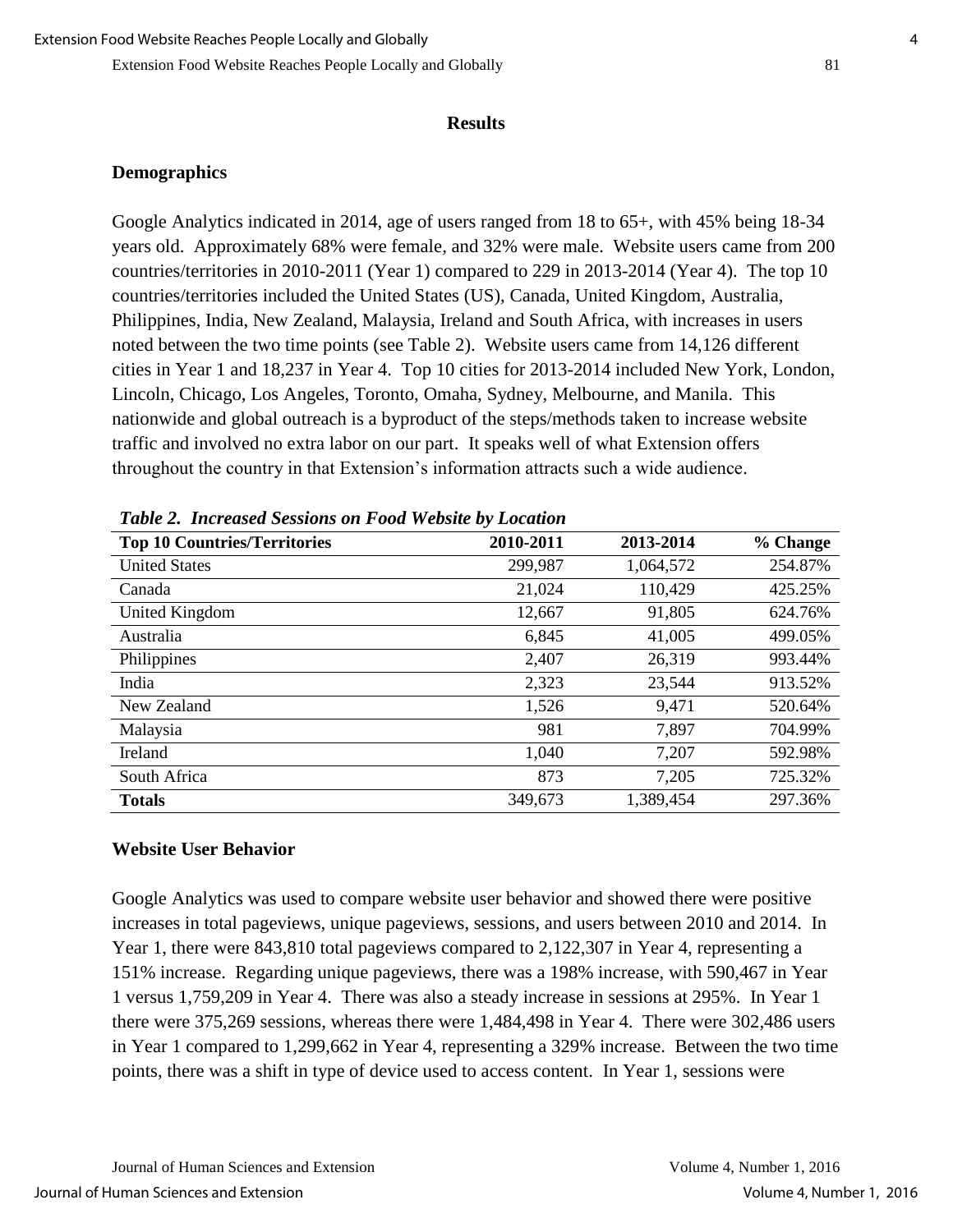accessed by desktops at 96% and 4% with a mobile device. In Year 4, sessions were accessed through desktops (56%), mobile devices (30%), and tablets (14%).

There were also shifts noted in traffic channels to the website. In Year 1, 17% came to the website directly (none/direct), 70% by links on other websites/social media (referral), and 13% came through unpaid search engines (organic; see Table 1 for traffic channel definitions). In Year 4, 12% were none/direct, 7% were referral, and 81% were organic. According to Google Analytics, Facebook, Pinterest, Twitter, and LinkedIn are the main social media drivers of traffic to the Food website. At the time of the website launch, there was no use of social media; however, the number has grown to almost 16,000 yearly sessions at the end of this calendar year, an increase of about 2,000 sessions per year and climbing.

# **User Feedback**

Based on website user feedback (each user provided just one quote and was counted only once), four main themes emerged (see Table 3). The first theme centered on how people used the information professionally, with respondents providing feedback on method of distribution and target audiences. The second theme focused on how people used information personally. Many cited trying new recipes, being more active, and how information motivated them to be healthier. The third theme centered on how the website was a trusted and relevant source of information. The last theme highlighted the structure and organization of the website.

|                             | "I work with limited income homemakers and conduct a series of nutrition     |
|-----------------------------|------------------------------------------------------------------------------|
|                             | education lessons along with food preparation and food safety. I always      |
| <b>Theme 1: Used</b>        | use your handouts. Thank you."                                               |
| <b>Information</b>          | "I use this [website] several times a month; share the information with      |
| <b>Professionally</b>       | other cooking instructor[s] and share information with customers in a retail |
|                             | store."                                                                      |
|                             | "Have used your PowerPoints for trainings of licensed child care providers.  |
|                             | "I thought the information was great and I particularly like the recipes. It |
|                             | was clear the recipes were tested before incorporation into the newsletter   |
|                             | and I appreciated the tips that were added."                                 |
| Theme 2:                    | "Receiving the email each month prompts me to think about healthy eating     |
| <b>Used Information</b>     | habits."                                                                     |
| <b>Personally</b>           | "Please know I am old [and] diabetic 50+ years, thus this Newsletter         |
|                             | provides up-to-date info for me to continue in a healthy manner and be       |
|                             | fairly active."                                                              |
|                             | "Information is accurate; well researched; trusted professional resource."   |
| Theme 3:                    | "Very valuable information [and] very credible, which means a lot."          |
| <b>Trusted and Relevant</b> | "I look at many of the state's Extension websites and still find yours to be |
| <b>Resource</b>             | the very best of all of them. You cover such a variety and depthThank        |
|                             | you."                                                                        |

# *Table 3. Selected Quotes by Theme from Website User Feedback*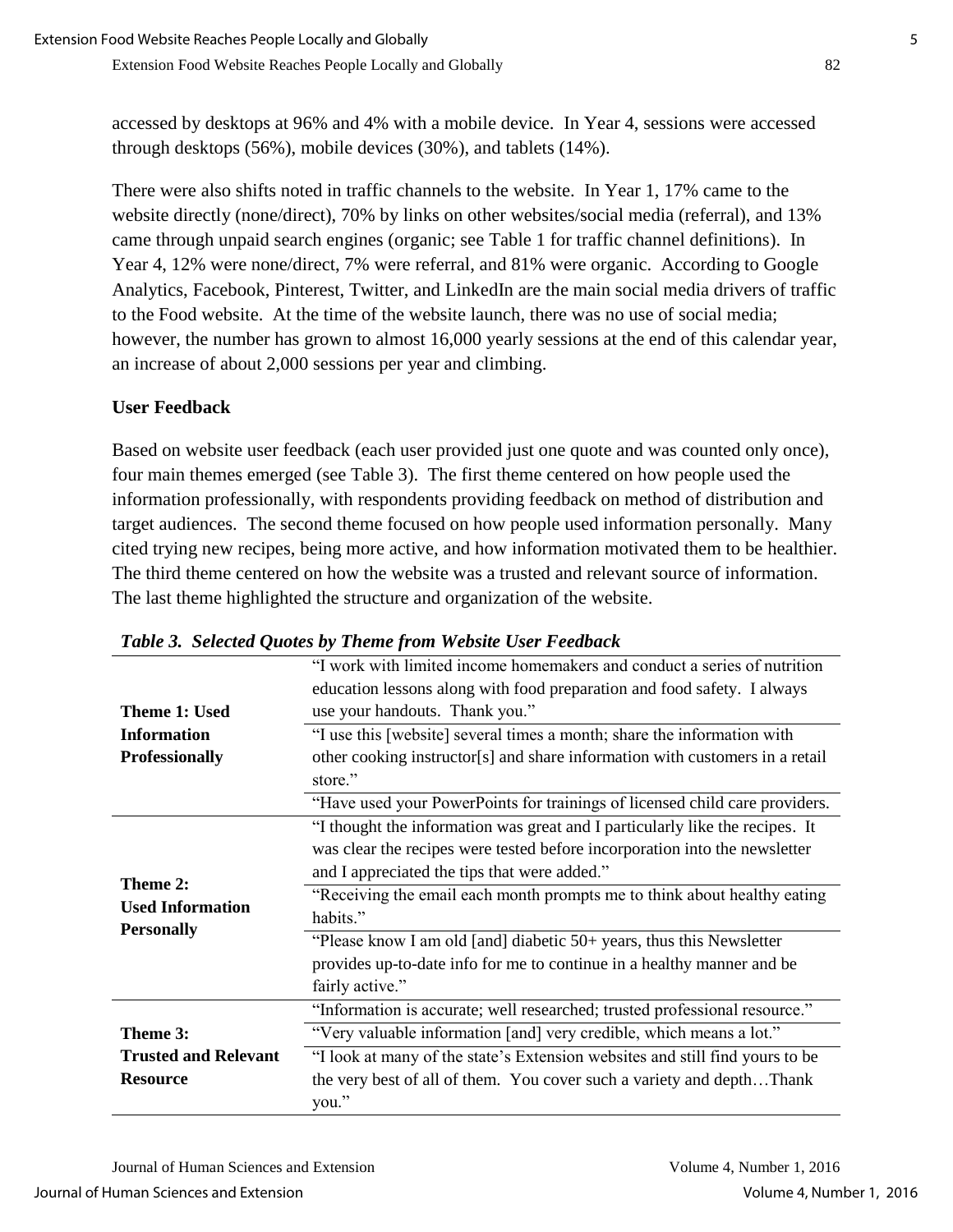|                             | "When I need something in a hurry you are definitely one of my go to      |
|-----------------------------|---------------------------------------------------------------------------|
| Theme 4:                    | sources."                                                                 |
| <b>Organization and</b>     | "I enjoy all of the recipes and tips and articles. Thank you! Very        |
| <b>Structure of Website</b> | organized and easy to use website."                                       |
|                             | "It was quick and easy to view, [and] then decide what you wanted to look |
|                             | at more in depth."                                                        |

## **Discussion**

Based on changes made to methods of posting content, sharing information, and social media practices, the Food website had notable increases in total pageviews, sessions, users, and organic traffic. The dramatic increase in organic traffic was indicative of the website coming up higher in search engine results. Google Analytics was a powerful tool that assisted in the identification of successful social media platforms that directed visitors to the website, measured popular topics and documents at different times of the year, and helped identify potential areas for cross linking on web pages.

## **Content Curation**

When contemplating content curation versus creation, it can be difficult to generate enough original content for search engine optimization. As a result, more marketers are moving to content curation as one of their social media strategies (Deshpande, 2011). Two major avenues of content curation for the Food website team included a monthly food-themed calendar and a shared Pinterest account. The calendar provided resources, tips, and recipes for selected national food- and health-themed days, weeks, and months. A calendar approach optimized the use of social media and search engines in promoting content, leading to increased visits, content downloads, and links to the Food website for more in-depth information (Colgrove, Henneman, & Franzen-Castle, 2014). Using food as a starting point allowed the expansion into other foodrelated disciplines such as horticulture, crop and animal agriculture, youth/4-H, and family health issues (Colgrove et al., 2014).

The second method of content curation was a shared Pinterest account where team members contributed pins related to topics within their expertise. Pins were mainly to the Food website, other Extension websites, and to government and other nationally-recognized websites where information was regarded as unbiased and research-based. Though suitable articles might be found on popular commercial websites, there might also be biased, inaccurate information and the Food website team did not want to appear to endorse those materials.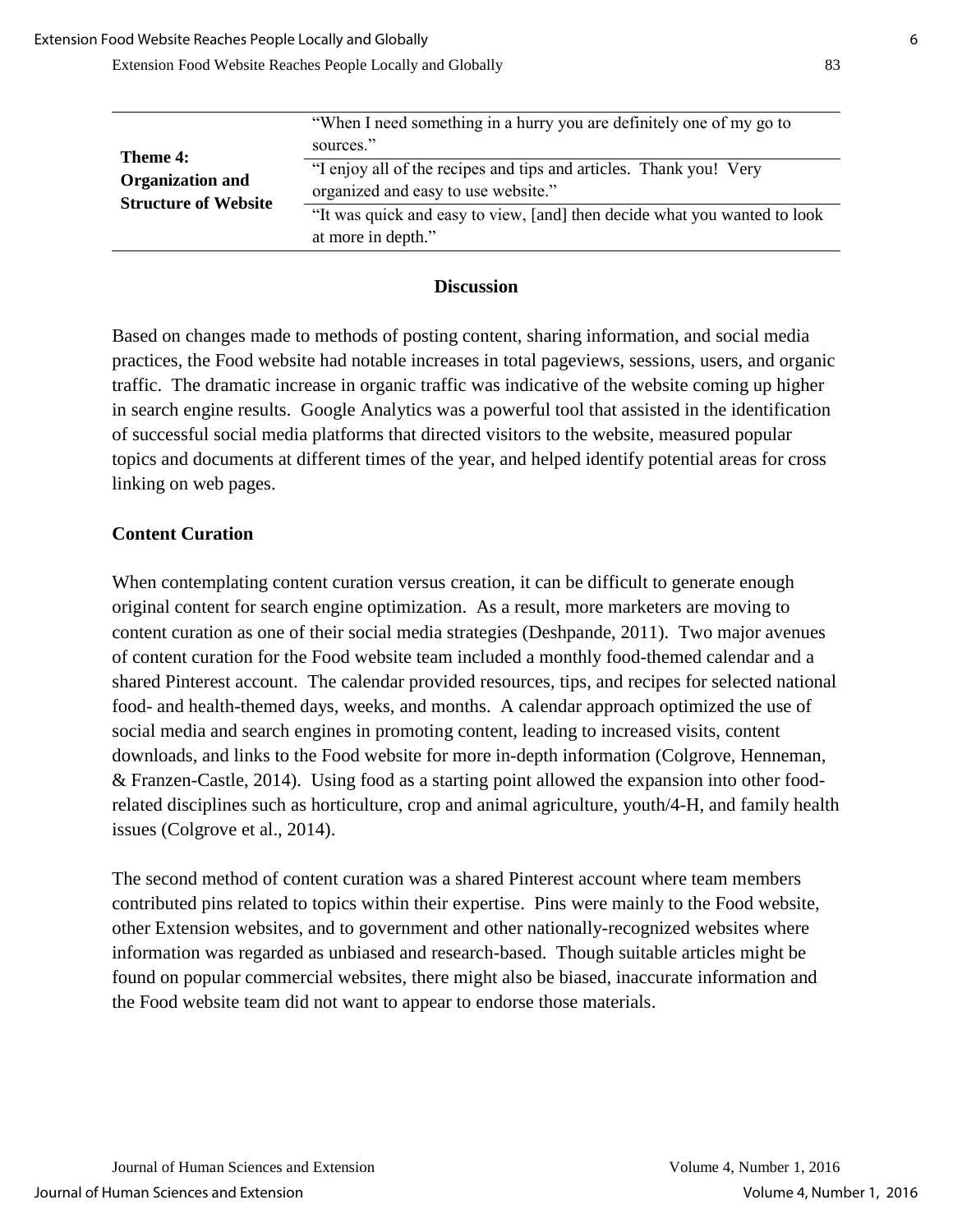# **Social Media and Images**

Top social media drivers of traffic to the Food website were Facebook, Pinterest, Twitter, and LinkedIn. Duggan and Smith (2013) reported at least daily usage by 63% of Facebook users, 46% of Twitter users, 23% of Pinterest users, and 13% of LinkedIn users. Based on the general popularity of these social media networks and Google Analytics data, optimizing the use and effectiveness of these types of social media was imperative in driving traffic to the website.

Visual social media was called a breakout trend in social media in 2012 (Walter, 2012). Hubspot, a company devoted to inbound marketing, found photos on Facebook generated 53% more likes than average posts when they evaluated 8,800 Facebook posts from company Facebook pages (Corliss, 2012). Pinterest, Twitter, and LinkedIn also have visual components to posts. Any web page with a photo can have that photo "pinned" to a Pinterest board with a link back to the webpage (unless the website owner has restricted pinning). In 2013, Twitter added inline images that showed up in the Twitter feed. Pictures may not show up across all social media management tools (Cooper, 2013; Torr, 2015). When Twitter's data scientist analyzed millions of tweets, he found tweets with photos averaged a 35% boost in retweets (Rogers, 2014). As a result of the increased emphasis on images, more and larger images were included on the Food website so visitors could share better images when pinning or sharing a webpage URL. Resizing or cropping images to different dimensions may be necessary to optimize them for various social media sites (Henneman, 2014).

# **Email Newsletters and Notifications**

A *New York Times* media columnist and Lack Professor of Media Studies at Boston University described the common perception and actual reality about email newsletters as, "Email newsletters, an old-school artifact of the web that was supposed to die along with dial-up connections, are not only still around, but very much on the march" (Carr, 2014, para. 2). According to one study, email was one of the top ways to acquire new customers, with customer acquisition quadrupling over the past four years (Goodman, 2013). In 2011, the Pew Internet Project found that among online adults, 92% use email, with 61% using it on an average day (Purcell, 2011). This puts even more importance on the subject, headlines, value statements, and calls to action of email efforts. Email newsletters/notifications of new website content can increase website traffic and engagement in several ways. Email is:

- Permission-based and received by people who have already indicated an interest in hearing from you,
- A means for encouraging return visits to a website,
- Able to provide people ongoing reminders of content,
- Easily shared with others,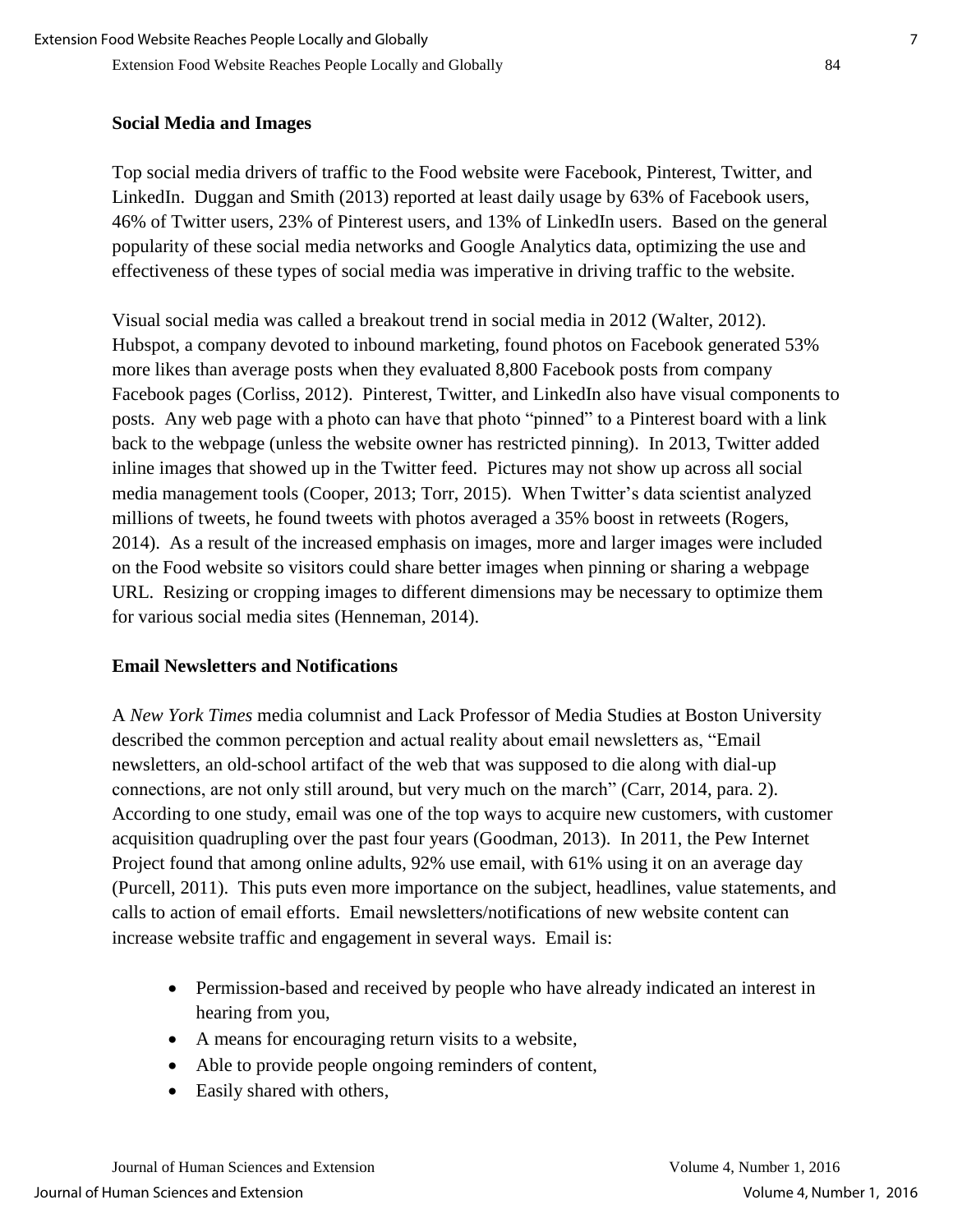- Capable of helping create a relationship between the sender and the recipients,
- Delivered directly to a person's inbox,
- Able to work on more than one type of computer system (e.g., Windows, Mac, Linux), and
- More likely to find its way to readers than tweets or posts (Curtis, 2011).

Though it is unlikely that all subscribers will open an email newsletter, the number of individuals that do may be higher than the number of clicks on a post to a social media platform. Typical rates at which people open email range from 15 to 25% (Constant Contact, 2015; Furgison, 2014; MailChimp, 2015), which may be much higher than the number of actual views of information posted in social media.

An evaluation of one of our email newsletters showed favorable results. Subscribers indicated they made positive behavior changes after receiving specific "how to" information consistently over a period of time (Henneman & Franzen-Castle, 2014). As a result of this positive feedback from subscribers, additional monthly email newsletters and notifications were established for other targeted audiences. More emphasis is now being placed on recruiting subscribers as one method of programming. Individuals could sign up for a newsletter on the Web, or with their knowledge and consent, provide their email address at educational venues and be added manually.

## **Conclusions**

Data obtained from Google Analytics helped the Food website team make better decisions about how to manage the website. The website multiplies the team's efforts by assisting others with finding research-based, unbiased information. When comparing 2010-2011 versus 2013-2014, there was a 150% increase in total pageviews, 197% increase in unique pageviews, and a 39% increase in average time spent on a page. Since 2010, the website had over 5.2 million total pageviews, 3.1 million sessions, and 2.6 million users. The Food website team successfully adapted materials and presentations to digital formats, repurposed content for the Internet, and posted on social media sites to maximize programming efforts. The team also developed coordinated efforts regarding posting blogs, newsletters, food news, and social media posts that involved Extension specialists, educators, and assistants. UNL Extension is playing an increasingly important role in the global community in shaping the future of food. The Food website connects Nebraskans and the world to the exciting food research and information generated at the UNL and how it can help in their daily lives.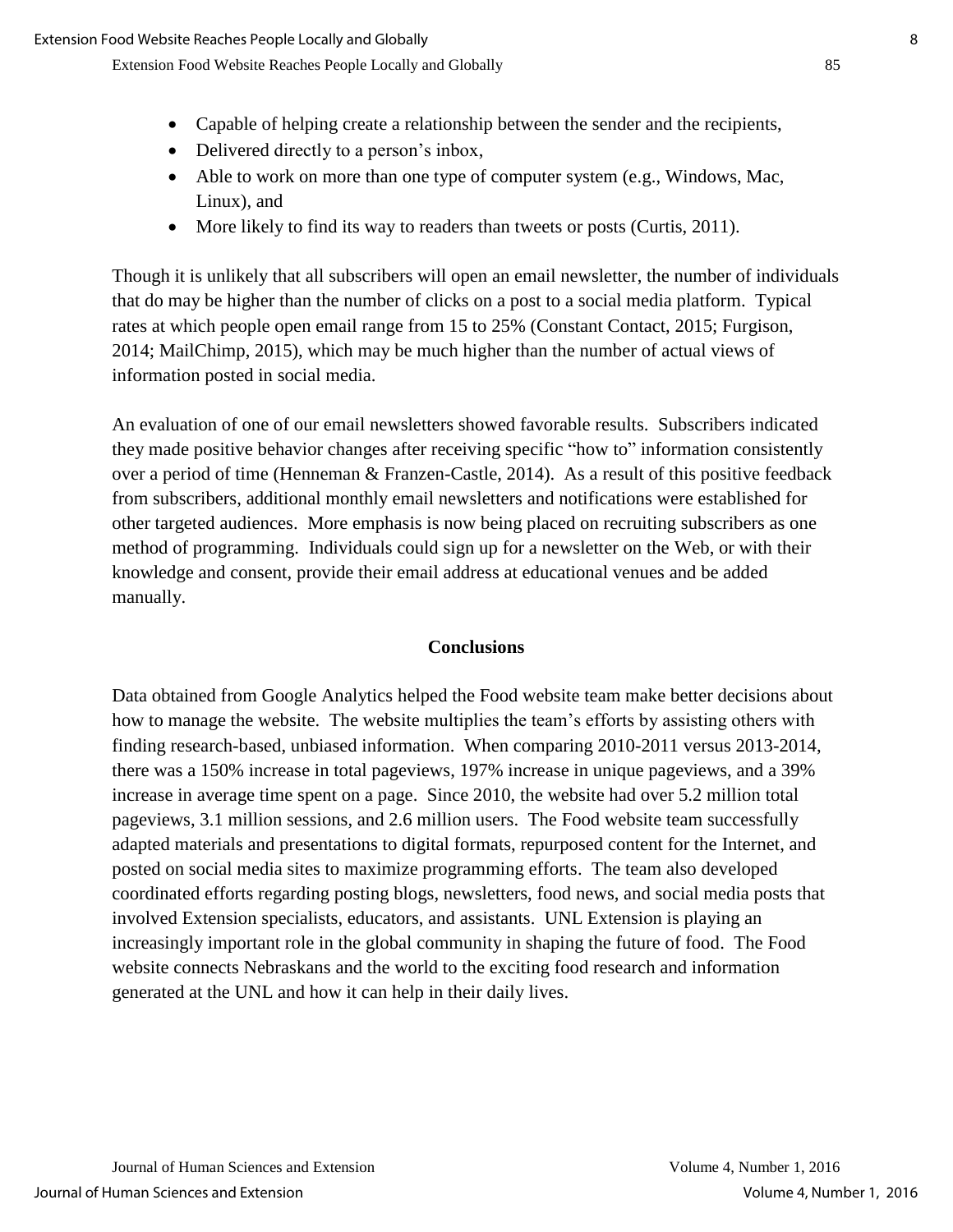#### **References**

- Carr, D. (2014, June 29). For email newsletters, a death greatly exaggerated. *The New York Times.* Retrieved from http://www.nytimes.com/2014/06/30/business/media/for-email-adeath-greatly-exaggerated.html?\_r=0
- Colgrove, K., Henneman, A., & Franzen-Castle, L. (2014). Using a food-themed calendar to engage the public and promote Extension from field to fork. *Journal of Extension, 52*(2), Article 2IAW3. Retrieved from http://www.joe.org/joe/2014april/iw3.php
- Constant Contact. (2015). *The average open, click-through, and bounce rates of other Constant Contact customers by industry*. Retrieved from http://support2.constantcontact.com/articles/FAQ/2499
- Cooper, B. B. (2013, November 13). How Twitter's expanded images increase clicks, retweets and favorites [New data]. [Buffersocial Web log post]*.* Retrieved from https://blog.bufferapp.com/the-power-of-twitters-new-expanded-images-and-how-tomake-the-most-of-it
- Corliss, R. (2012, November 15). Photos on Facebook generate 53% more likes than the average post [New data]. [Hubspot Blogs Web log post]. Retrieved from http://blog.hubspot.com/blog/tabid/6307/bid/33800/Photos-on-Facebook-Generate-53- More-Likes-Than-the-Average-Post-NEW-DATA.aspx
- Curtis, D. (2011, August 29). The value of email. [SmarterTools Web log post]. Retrieved from http://blogs.smartertools.com/2011/08/29/the-value-of-email/
- Deshpande, P. (2011, October 31). Winning the SEO battle through content curation. *Forbes*. Retrieved from http://www.forbes.com/sites/ciocentral/2011/10/31/winning-the-seobattle-through-content-curation
- Duggan, M., & Smith, A. (2013). Social media update 2013. *Pew Research Center.* Retrieved from http://www.pewinternet.org/2013/12/30/social-media-update-2013/
- Fox, S., & Rainie, L. (2014). The web at 25 in the U.S. *Pew Research Center.* Retrieved from http://www.pewinternet.org/2014/02/27/the-web-at-25-in-the-u-s/
- Franzen-Castle, L., Henneman, A., & Ostdiek, D. (2013). "Reduce" your work load, "re-use" existing Extension print materials, and "recycle" to new digital platforms. *Journal of Extension, 51*(4), Article 4TOT2. Retrieved from http://www.joe.org/joe/2013august/tt2.php
- Furgison, L. (2014, March 31). How to gauge email responses. [Vertical Response Web log post]. Retrieved from http://www.verticalresponse.com/blog/how-to-gauge-emailresponses/
- Goodman, A. (2013, June 25). E-commerce customer acquisition snapshot. [Custora Web log post]. Retrieved from http://blog.custora.com/2013/06/e-commerce-customer-acquisitionsnapshot/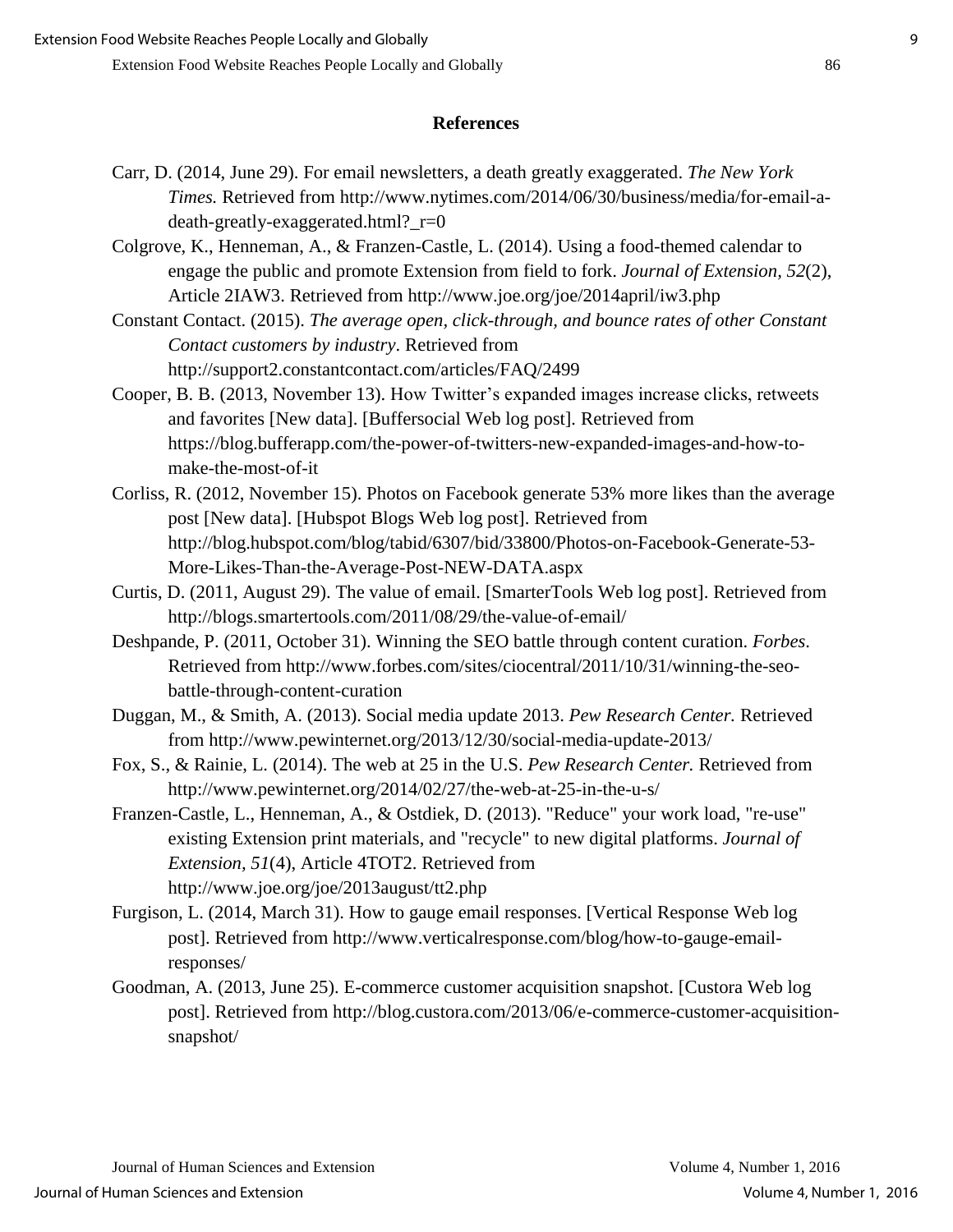- Google Analytics Support. (2015). The difference between adwords clicks, and sessions, users, entrances, pageviews, and unique pageviews in Analytics. Retrieved from https://support.google.com/analytics/answer/1257084?hl=en
- Henneman, A. (2014). How to use images in social media activities to increase engagement and outreach [SlideShare slides]. Retrieved from http://www.slideshare.net/alicehenneman/how-touseimagesinsocialmedianeafcs

Henneman, A., & Franzen-Castle, L. (2014). Changing behavior through an e-mail newsletter. *Journal of Nutrition Education and Behavior,* 46(3), 221–223. doi:10.1016/j.jneb.2013.12.001

Hill, P., Rader, H. B., & Hino, J. (2012). The search for Extension: 7 steps to help people find research-based information on the Internet. *Journal of Extension, 50*(6), Article 6IAW1. Retrieved from http://www.joe.org/joe/2012december/iw1.php

MailChimp. (2015). *Average email campaign stats of MailChimp customers by industry*. Retrieved from http://mailchimp.com/resources/research/email-marketing-benchmarks/

Park, C. (2009, August 10). Back to basics: Direct, referral or organic – Definitions straight from the source. [Google Analytics Web log post]. Retrieved from http://analytics.blogspot.com/2009/08/back-to-basics-direct-referral-or.html

Purcell, K. (2011). Search and email still top the list of most popular online activities. *Pew Research Center.* Retrieved from: http://www.pewinternet.org/2011/08/09/search-andemail-still-top-the-list-of-most-popular-online-activities/

- Rader, H. B. (2011). Extension is unpopular—On the Internet. *Journal of Extension, 49*(6), Article 6COM1. Retrieved from http://www.joe.org/joe/2011december/comm1.php
- Rogers, S. (2014, March 10). What fuels a tweet's engagement? [Twitter Web log post]. Retrieved from https://blog.twitter.com/2014/what-fuels-a-tweets-engagement
- Torr, D. (2015, May 8). 3X Twitter engagement with the new pic.twitter publishing option. [Hootsuite Web log]. Retrieved from http://blog.hootsuite.com/pic-twitter-publishing-option/
- Walter, E. (2012, August 28). The rise of visual social media. *Fast Company*. Retrieved from http://www.fastcompany.com/3000794/rise-visual-social-media

*Alice Henneman* is an Extension Educator for the University of Nebraska-Lincoln (UNL) Extension based in Lancaster County and focuses her Extension work in the areas of food and nutrition for adult audiences, coordinates the umbrella Food website, and mentors colleagues on best practices for social media/technology.

*Lisa Franzen-Castle* is an Associate Professor and Extension Nutrition Specialist in the Department of Nutrition and Health Sciences with UNL. Her duties are divided 75% to Extension and 25% to research.